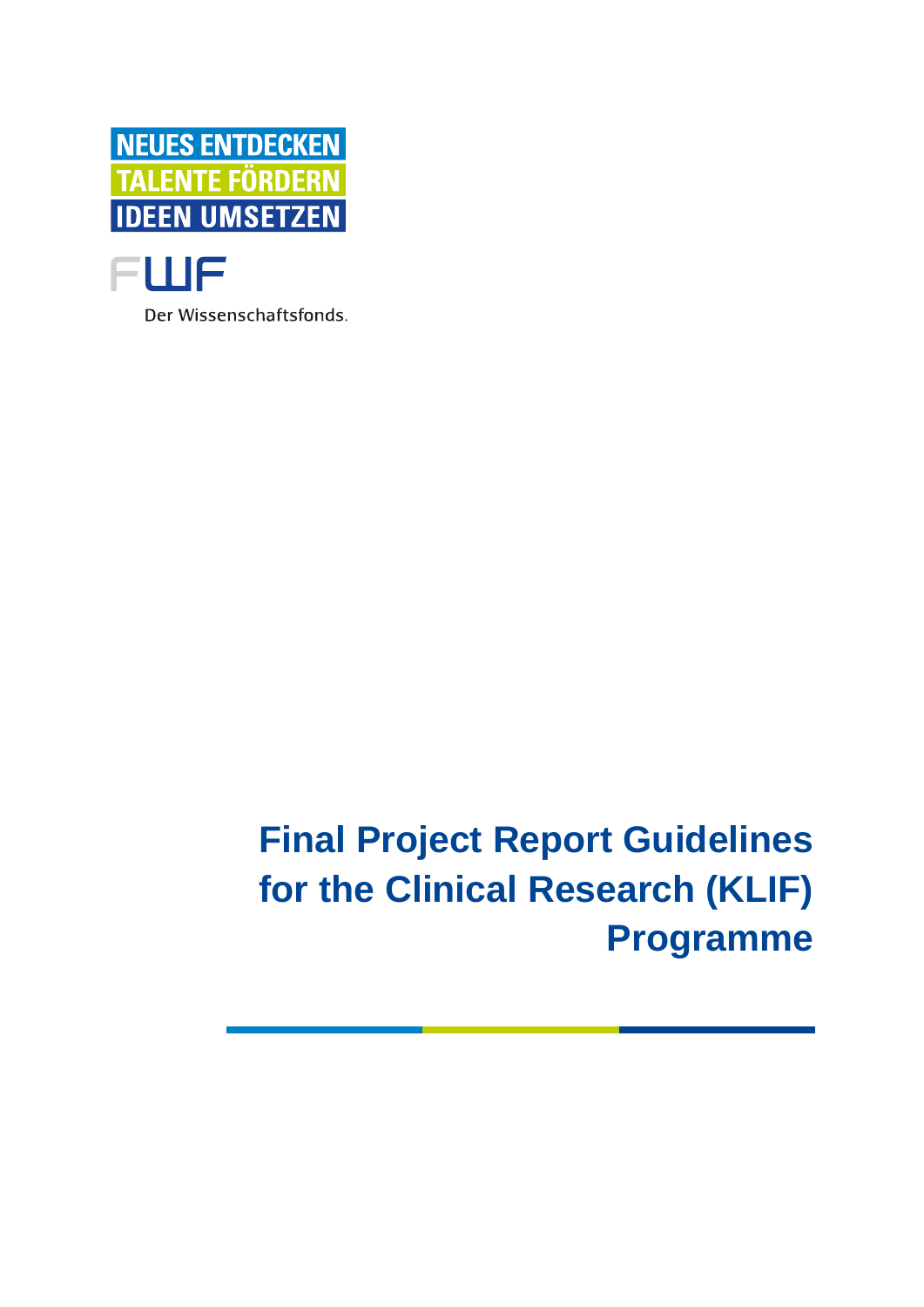#### **Please include/consider the following in the final project report:**

- Target audience: peer reviewers
- To be written in the language of the original application
- **Length in total: at minimum 12,000 characters** including spaces (1,800 words), **not to exceed 18,000 characters** including spaces (or 2,700 words)
- **Formatting**: 11 pt. font with 1.5 line (15-20 pt.) spacing and at least 2 cm margins
- Please address only the points that apply to your project

## **1. Report on clinical research work**

#### **1.1. Information on the development of the clinical research project**

- **EXECT:** Briefly describe the project's overall clinical research concept and goals.
- Were there fundamental changes in research orientation between the beginning and the end of the project? If so, please describe them briefly and list the effects they had on your research.

#### **1.2. Most important results and a brief description of their significance**

- Did the results of your project contribute to the advancement of the research field or increase the importance of the research field? If so, in what way and to what extent?
- Did your project result in new important clinical research advances? If so, to what extent and in what respect?
- Briefly describe the relevance of the most important hypotheses/research questions developed in your clinical research project. Have the project findings opened a promising new research agenda for a particular field (new hypotheses, new research questions, etc.) or a possible paradigm shift?
- Have new research methods or instruments been developed?
- Was your project of relevance for related or other areas of research? Were there transdisciplinary issues and methods?

### **1.3. Information on the execution of the project, the use of available funds and (where appropriate) any changes to the original project plan**

- Please describe briefly the following points:
	- ‒ Duration;
	- ‒ Use of personnel;
	- ‒ Major items of equipment purchased.